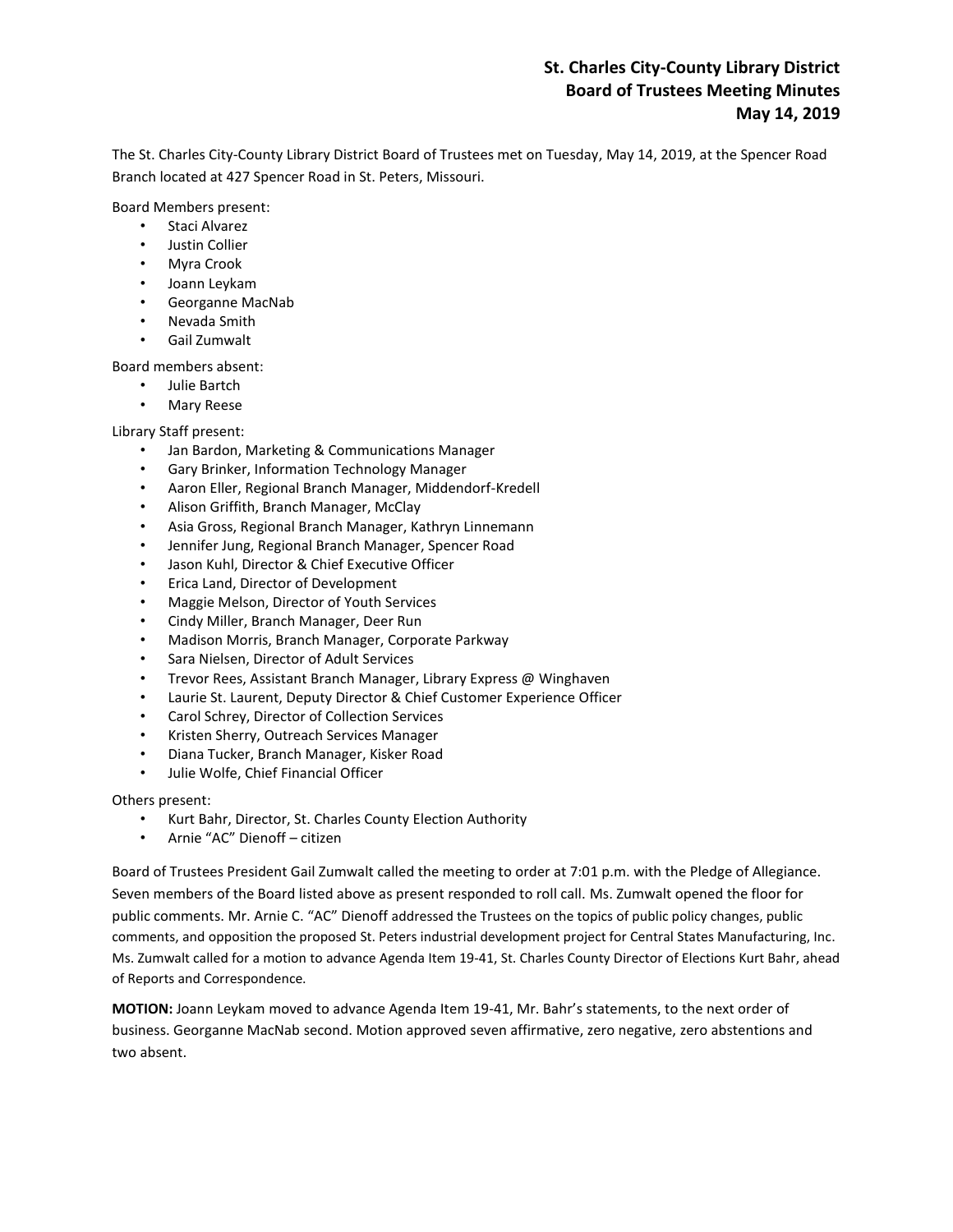St. Charles County Director of Elections, Kurt Bahr, introduced himself to the Trustees and stated that he is visiting all of the Political Subdivisions in St. Charles County to promote open and clear dialog with the Election Authority. The election authority is in need of 750 election judges next year to staff four elections – March  $10^{th}$  Presidential Primary Election, April 5<sup>th</sup> General Municipal Election, August 4<sup>th</sup> General Municipal Election and November 3<sup>rd</sup> Presidential Elections. Mr. Bahr requested that the Library branches display election authority judge applications.

## **Reports and Correspondence**

**Financial Report:** Julie Wolfe reported that ten months into the fiscal year the Library has received 100% of its budgeted tax revenues. Investment income is reported at 149% of budget. Passport fees continue to far exceed plan. Salaries and benefits are below budget due to open positions and timing of placement. Rent expense is exceeding budget due to unexpected move to new warehouse space. Technology and capital/project expenses are increasing as initiatives and projects are finalized. The following capital/special projects are in progress or have recently been completed: branch point of sale software implementation; Winghaven Express Branch renovation space is now actively used for community programming; early literacy areas are being designed for Middendorf-Kredell and Kisker Road Branches; an RFQ was issued for the Kathryn Linnemann branch teen space design.

**Director's Report:** Jason Kuhl noted the following items in addition to the Director's Report:

- Individual updates previously listed on the board meeting agenda under "Reports and Correspondence" will now be incorporated into the Director's report.
- Jason introduced Trevor Rees, Assistant Manager of the Library Express @ Winghaven to the Trustees. Trevor recently transferred to Winghaven from the Spencer Road Branch.
- " Tiffany Barke started in her new role as Chief Talent Officer on April 26<sup>th</sup>.
- The Library's most-tenured employee, Cindy Barnard, is retiring on Friday, May 17<sup>th</sup>. Cindy started her career with the Library on February 1, 1976, and served as Regional Branch Youth Services Supervisor at the Spencer Road Branch.
- The flooding situation in Portage Des Sioux is being monitored closely.
- Advocacy talking points were provided to the Trustees. The talking points will be updated bi-monthly.
- A leadership brief from the Urban Libraries Council entitled *Roles for Library Trustees* was provided to the Trustees.
- Over 600 people attended the Graham Hancock event on May  $9<sup>th</sup>$ . The event was livestreamed using YouTube Live for those who were on the waiting list. Jason extended his appreciation to the IT, Marketing and Adult Services staff who worked together to make the event happen.

**Monthly Statistical Report:** Total Circulation for the month of April 2019 was 511,773, which includes physical checkouts, eMedia checkouts, renewals and auto-renewals. There were 1,713 new library cards issued in April, 234 of which were online registrations. Year-to-date eMedia usage increased 4.63% (680,982 in FY 19 vs. 650,832 in FY 18). FY 19 year-to-date program attendance increased 5.30% and the number of programs offered increased 8.10%. There were 105,887 self-checkouts in April.

**Correspondence:** Letter from City of St. Peters re: Proposed Industrial Development Project – Central States Manufacturing, Inc. The Trustees briefly discussed the letter from the City of St. Peters. The Library, by law, is not one of the taxing districts that can contest the property tax abatement.

## **CONSENT AGENDA:**

- Minutes from the April 9, 2019, Quarterly Work Session
- Minutes from April 9, 2019, Meeting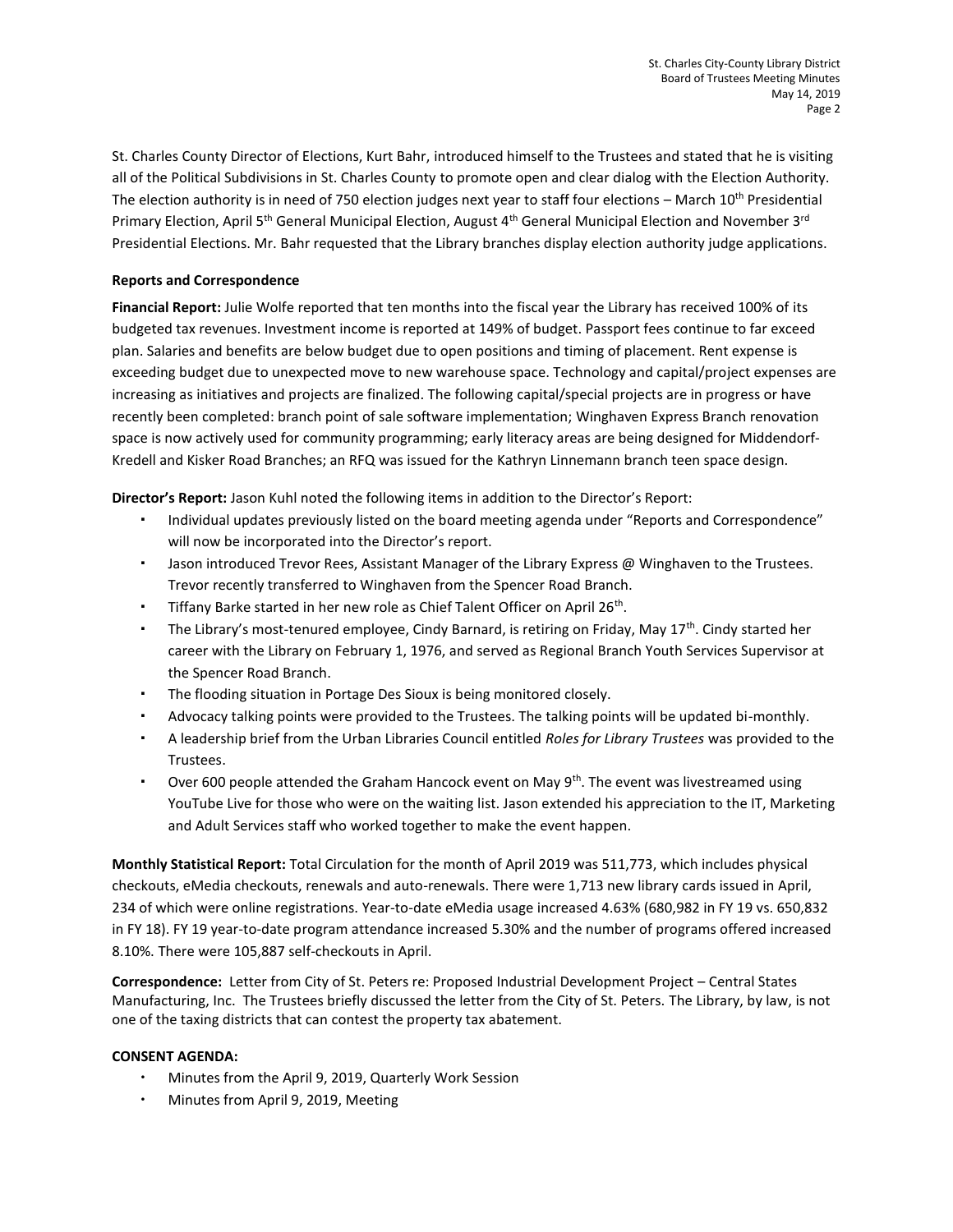Minutes from April 9, 2019, Closed Session

**MOTION:** Nevada Smith moved to accept the consent agenda as presented. Myra Crook second. Motion approved seven affirmative, zero negative, zero abstentions and two absent.

#### **FORMAL AGENDA:**

### **OLD BUSINESS**

**19-42: Review of Proposed Policies** Jason Kuhl reviewed the changes suggested by the Trustees at the April 9 meeting that have now been incorporated into the proposed revisions to Policy a096 – Open Meetings and Records, Policy a048 – Library Bylaws and the proposed new policy – Board Meetings. Several more changes were suggested to each of the policies. It was noted that Article XI of the proposed Bylaws of the Board of Trustees specifies an annual adoption and review of Policy g009, Code of Ethics Public Disclosure. Another revision to all three policies will be presented at the June 11 meeting. Any changes to the Bylaws of the Board of Trustees requires a minimum 20-day review period, so the policies will not be voted on until the July meeting at the earliest.

#### **NEW BUSINESS**

**19-43 – Authorization to Enter into Reciprocal Lending Agreement with Washington Public Library** The Trustees were asked to authorize the Library to enter into a reciprocal lending agreement with Washington Public Library. Voters in Washington, Missouri, approved a levy increase for the Washington Public Library in April 2019. The levy increase raised their tax rate to a level equivalent to the St. Charles City-County Library, making a reciprocity agreement possible under the guidelines listed in Policy c281.8 - Reciprocity. Washington Public Library is an independent municipal library located in Franklin County, however it is not covered under our reciprocal agreement with Scenic Regional Library. Establishing a reciprocal agreement with Washington Public Library would benefit residents of both library districts and substantially streamline registering new customers who reside in Franklin County. Many students who attend Augusta elementary are residents of Washington, Missouri. The board of the Washington Public Library approved entering into a reciprocal agreement with us at their April 22<sup>nd</sup> meeting. Pending approval of the St. Charles City-County Library board, the agreement would go into effect on June 1, 2019.

**MOTION:** Joann Leykam moved to authorize the Library to enter into a reciprocal agreement with the Washington Public Library effective June 1, 2019. Nevada Smith second. Motion approved seven affirmative, zero negative, zero abstentions and two absent.

**19-44: Travel Policies** A significantly revised Policy f032 - Travel Policy was presented to the Trustees for their consideration. The revised policy consolidates Policy f032 – Travel, Policy f064 – Lodging, and Policy f096 - Meals into one single policy. The revision discontinues the use of specifically named reimbursement amounts for mileage and meal per diem, moving instead to the use of standard rates established by the U.S. Government General Services Administration (GSA). Separately developed procedures will provide detailed direction for staff members engaged in travel for Library business. The Trustees were asked to rescind Policy f032.5 - Travel Approval During Absences of Management, Policy f064 – Lodging, Policy f096 – Meals, and to approve the revised Policy f032 – Travel Policy. If approved, the revised policy would be effective July 1, 2019.

**MOTION:** Joann Leykam moved to rescind Policy f032.5 - Travel Approval During Absences of Management, Policy f064 – Lodging, Policy f096 – Meals. Justin Collier second. Motion approved seven affirmative, zero negative, zero abstentions and two absent.

**MOTION:** Nevada Smith moved to approve the revision to Policy f032 – Travel Policy. Georganne MacNab second. The Trustees discussed meal reimbursement and compensation for hourly employees during travel events. Motion approved seven affirmative, zero negative, zero abstentions and two absent.